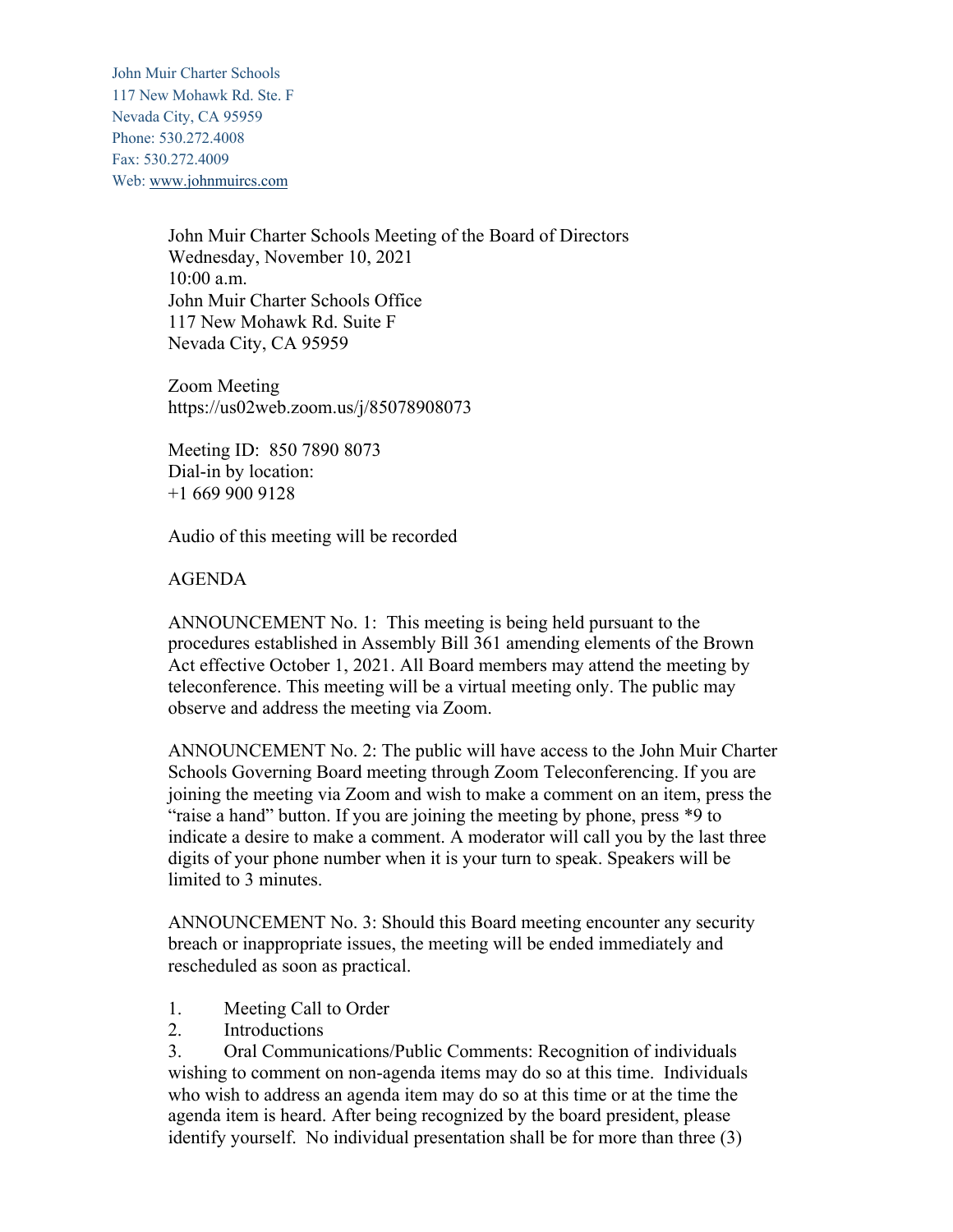minutes and the total time for this purpose shall not exceed fifteen (15) minutes. Ordinarily, board members will not respond to presentations and no action can be taken. However, the board may give direction to staff following a presentation.

- 4. Additions to the Agenda
- 5. Adoption of the Agenda
- 6. Informational/Action Items

A. Approval of the Minutes of the Regular Board Meeting Wednesday, October 13, 2021 (Attachment 1, Page 5)

B. Approval of Vendor Payments 9/26/21 - 10/25/21 (Attachment 2, Page 11)

C. Approval of New and Termed Employees 9/30/21 - 10/31/21 (Attachment 3, Page 19)

- D. Vote for Virtual or In-Person 12/8/2021 Board Meeting
- E. Vision Statement Discussion and Possible Action (Attachment 4, Page 21)
- F. Educator Effectiveness Block Grant Plan (Attachment 5, Page 25)
- 7. Discussion Items
- A. JMCS Foundation Report
- B. CEO's Report
- 8. Miscellaneous Information Items
- A. Correspondence

B. Schedule of Future Board Meetings

i. Wednesday, December 8, 2021, 10 a.m. Sacramento Regional Conservation, Corps 6101 27th Street Sacramento, CA 95822 or virtual pending board approval.

ii. Wednesday, January 12, 2021, 10 a.m. Sacramento Regional Conservation, Corps 6101 27th Street Sacramento, CA 95822 or virtual pending board approval.

Board Attendance at Upcoming Meetings: Wednesday, December 8th, 2021, 10 a.m. Wednesday, January 12th, 2021, 10 a.m. (pending approval),  $(\text{pending approval})$ 

| $A_{\cdot}$           | Stan Miller:<br>Yes or No     | Yes.       | $\mathbf{A}_{\perp}$ | Stan Miller:     |
|-----------------------|-------------------------------|------------|----------------------|------------------|
| $\mathbf{B}$ .        | Michael Corbett:<br>Yes or No | Yes        | R.                   | Michael Corbett: |
| $\mathcal{C}_{\cdot}$ | Len Eckhardt:<br>Yes or No    | <b>Yes</b> | $\mathbf{C}$         | Len Eckhardt:    |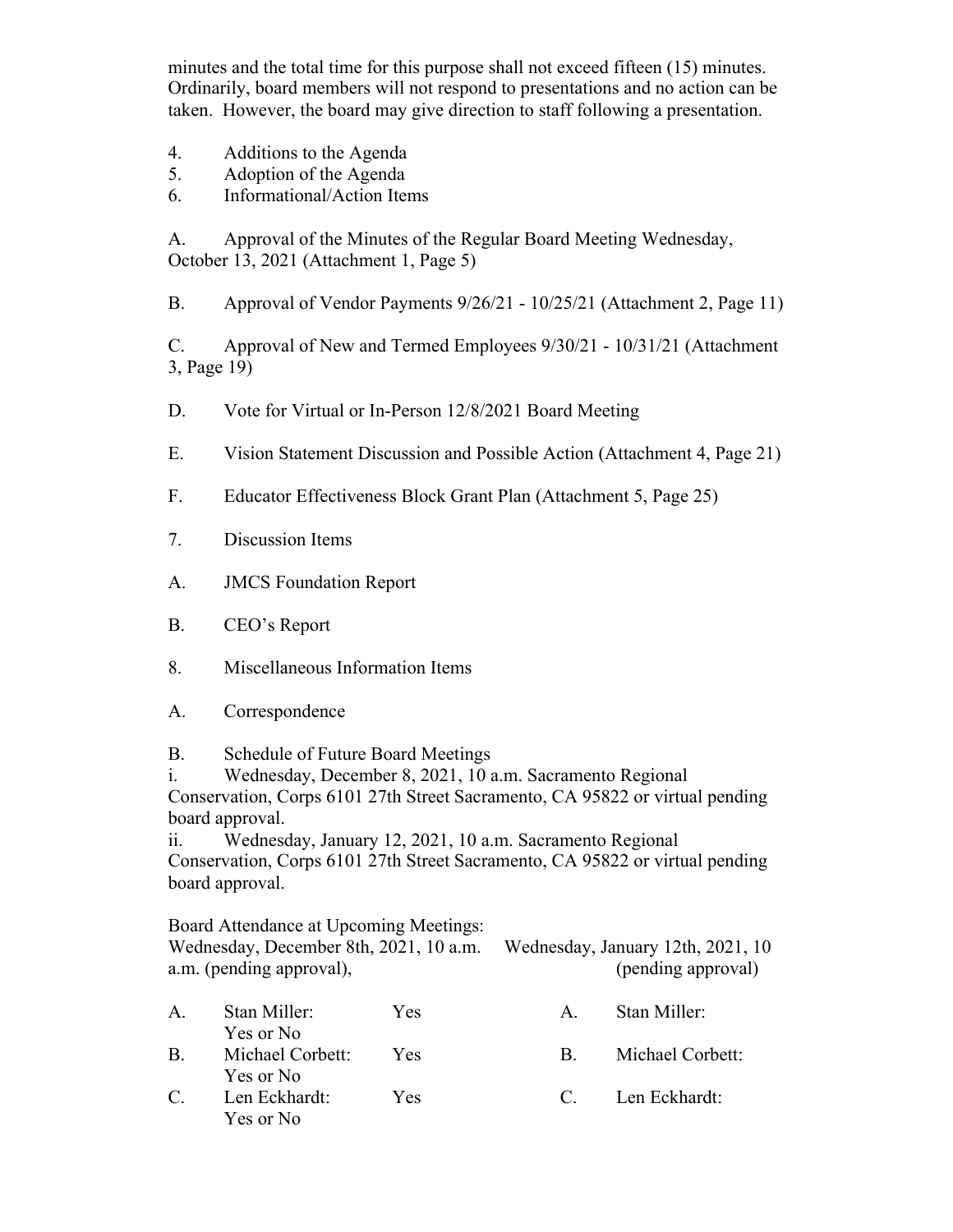| D.          | Sallie Wilson: | Yes  |    | Sallie Wilson: |
|-------------|----------------|------|----|----------------|
|             | Yes or No      |      |    |                |
| $E_{\rm c}$ | Gil Botello:   | Yes. | H. | Gil Botello:   |
|             | Yes or No      |      |    |                |

- 9. Request for Agenda Items
- 10. Adjournment

This agenda was posted at least 24 hours in advance of the meeting at:

• John Muir Charter Schools Office, 117 New Mohawk Rd. Suite F, Nevada City, Ca 95959

● www.johnmuircs.com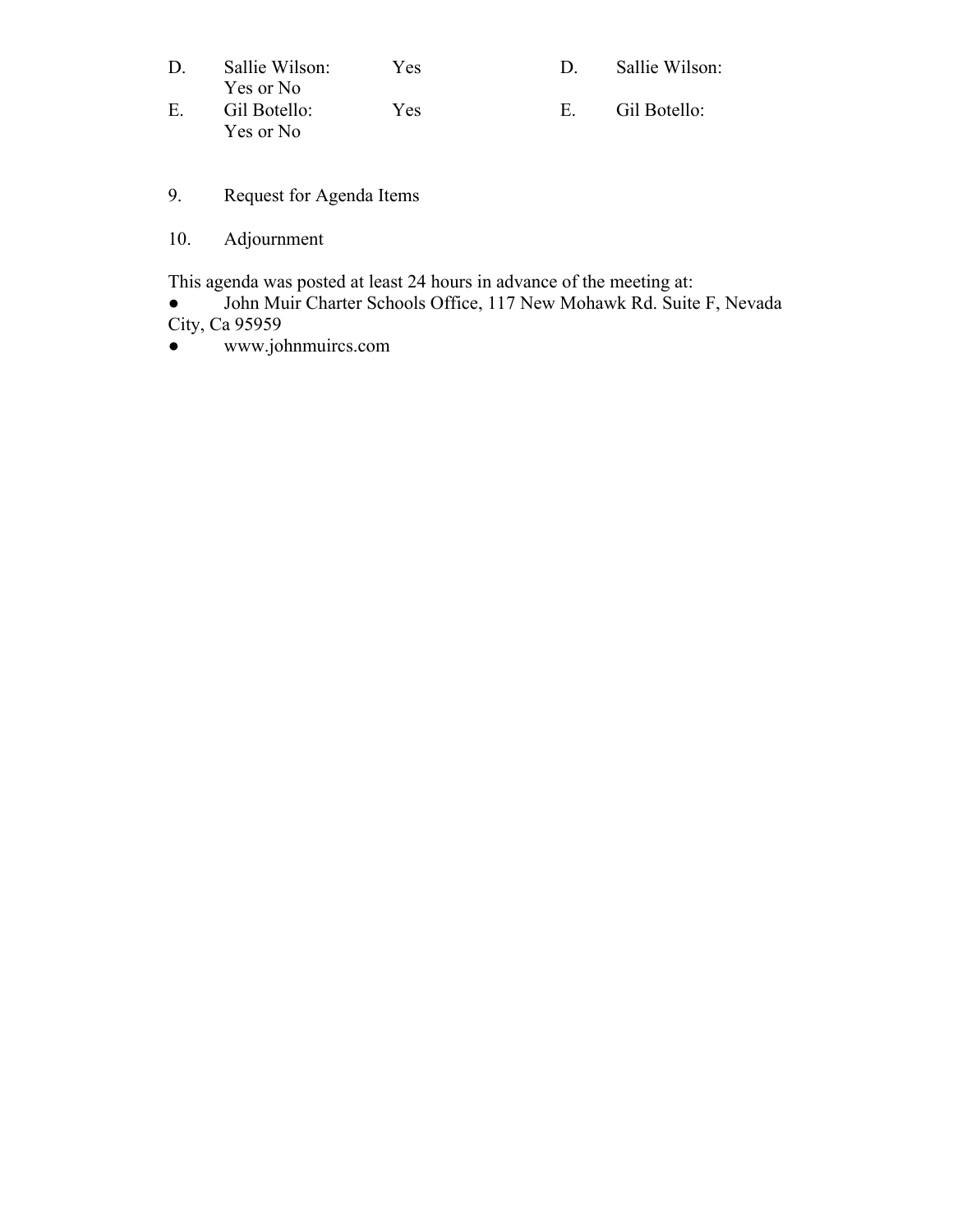John Muir Charter Schools 117 New Mohawk Rd. Ste. F Nevada City, CA 95959 Phone: 530.272.4008 Fax: 530.272.4009 Web: www.johnmuircs.com

> John Muir Charter Schools Meeting of the Board of Directors Wednesday, November 10, 2021 10:00 a.m. John Muir Charter Schools Office 117 New Mohawk Rd. Suite F Nevada City, CA 95959

Zoom Meeting https://us02web.zoom.us/j/85078908073

Meeting ID: 850 7890 8073 Dial-in by location: +1 669 900 9128

Audio of this meeting will be recorded

**Minutes** 

1. Meeting Call to Order Stan Miller called the meeting to order at 10:03 a.m.

2. Introductions

JMCS Board Members in attendance: Stan Miller, Sallie Wilson, Michael Corbett, Len Eckhardt, and Gil Botello. JMCS Staff Members in attendance: CEO RJ Guess, COO Dawn McConnell, and Administrative Coordinator Luz Delgado.

3. Oral Communications/Public Comments: Recognition of individuals wishing to comment on non-agenda items may do so at this time. Individuals who wish to address an agenda item may do so at this time or at the time the agenda item is heard. After being recognized by the board president, please identify yourself. No individual presentation shall be for more than three (3) minutes and the total time for this purpose shall not exceed fifteen (15) minutes. Ordinarily, board members will not respond to presentations and no action can be taken. However, the board may give direction to staff following a presentation.

None.

4. Additions to the Agenda None

5. Adoption of the Agenda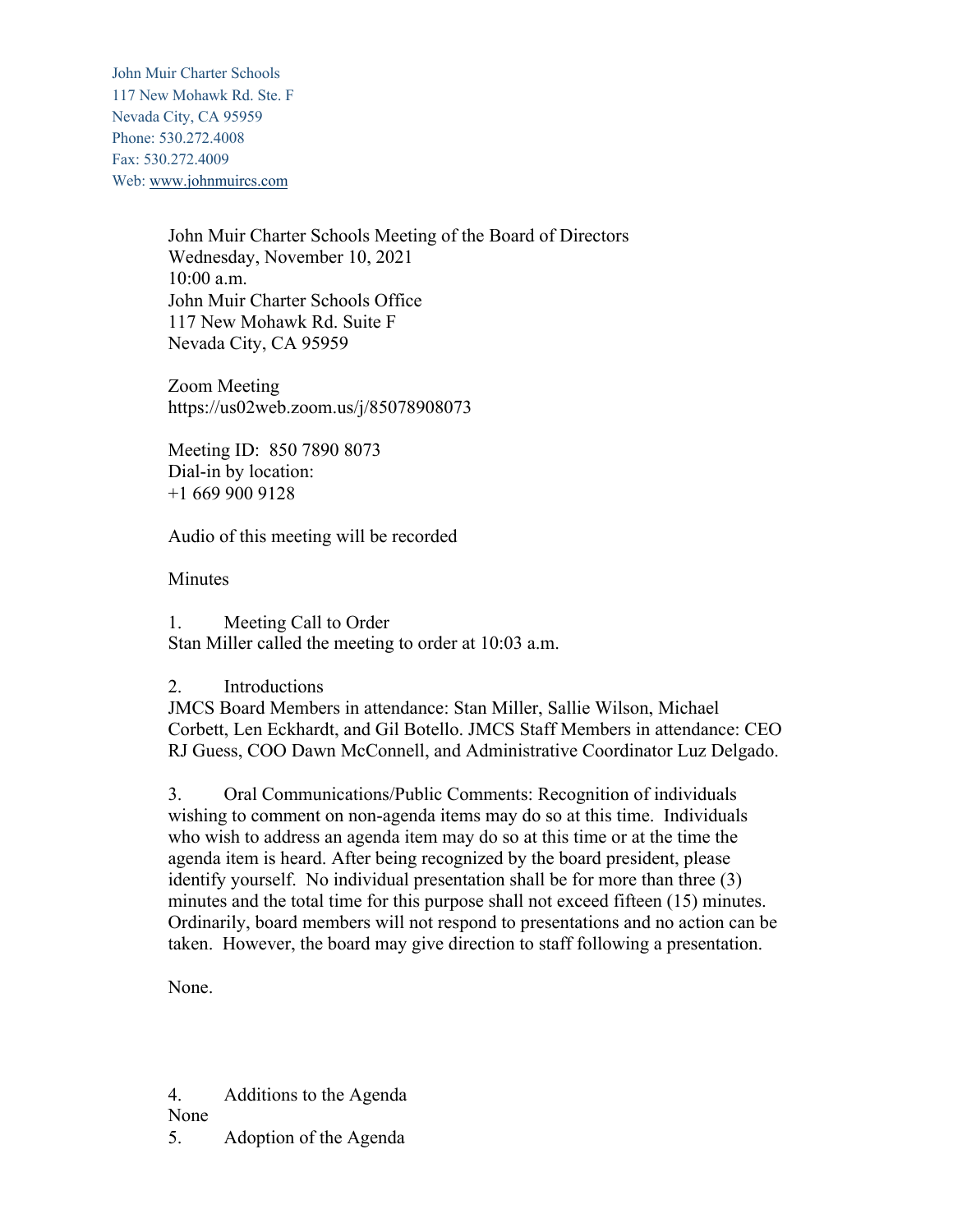On a motion made by Michael Corbett and seconded by Gil Botello, the Agenda was adopted on a 5-0-0 vote.

(Ayes: Miller, Corbett, Wilson, Botello, Eckhardt Noes: None. Absent: None.)

6. Informational/Action Items

A. Approval of the Minutes of the Regular Board Meeting Wednesday, October 13, 2021 (Attachment 1, Page 5)

Stan Miller requested to change the minutes wording in the "Approval of New and Termed Employees 8/26/21 - 9/25/21" document. He advised that "he reviews and approves 504" be rephrased to "he reviews and approves 504 plans".

On a motion made by Michael Corbett and seconded by Sallie Wilson, the Minutes of the Regular Board Meeting Wednesday, October 13, 2021, was approved on a 5-0-0 vote.

(Ayes: Miller, Corbett, Wilson, Botello, Eckhardt Noes: None. Absent: None.)

B. Approval of Vendor Payments 9/26/21 - 10/25/21 (Attachment 2, Page 11)

Len Eckhardt commented on two travel expenses for "Southwest - Eckhart". Len stated that both transactions were canceled. Luz Delgado confirmed that a refund was reissued. Gil Botello asked what is the Diverse Network Association and mentioned there are two charges from this association, \$148.95 and \$800. RJ Guess explained that it is for the JMCS website and internet platform. RJ also explained the printer buy-out. The new copier company buys out the lease on the retired copier. RJ said it looks like an expenditure, but it is zeroed out on the new copier invoice.

On a motion made by Gil Botello and seconded by Michae Corbett, the Approval of Vendor Payments 9/26/21 - 10/25/21, was approved on a 5-0-0 vote. (Ayes: Miller, Corbett, Wilson, Botello, Eckhardt Noes: None. Absent: None.)

C. Approval of New and Termed Employees 9/30/21 - 10/31/21 (Attachment 3, Page 19)

On a motion made by Michael Corbett and seconded by Gil Botello, the New and Termed Employees 9/30/21 - 10/31/21, was approved on a 5-0-0 vote. (Ayes: Miller, Corbett, Wilson, Botello, Eckhardt Noes: None. Absent: None.)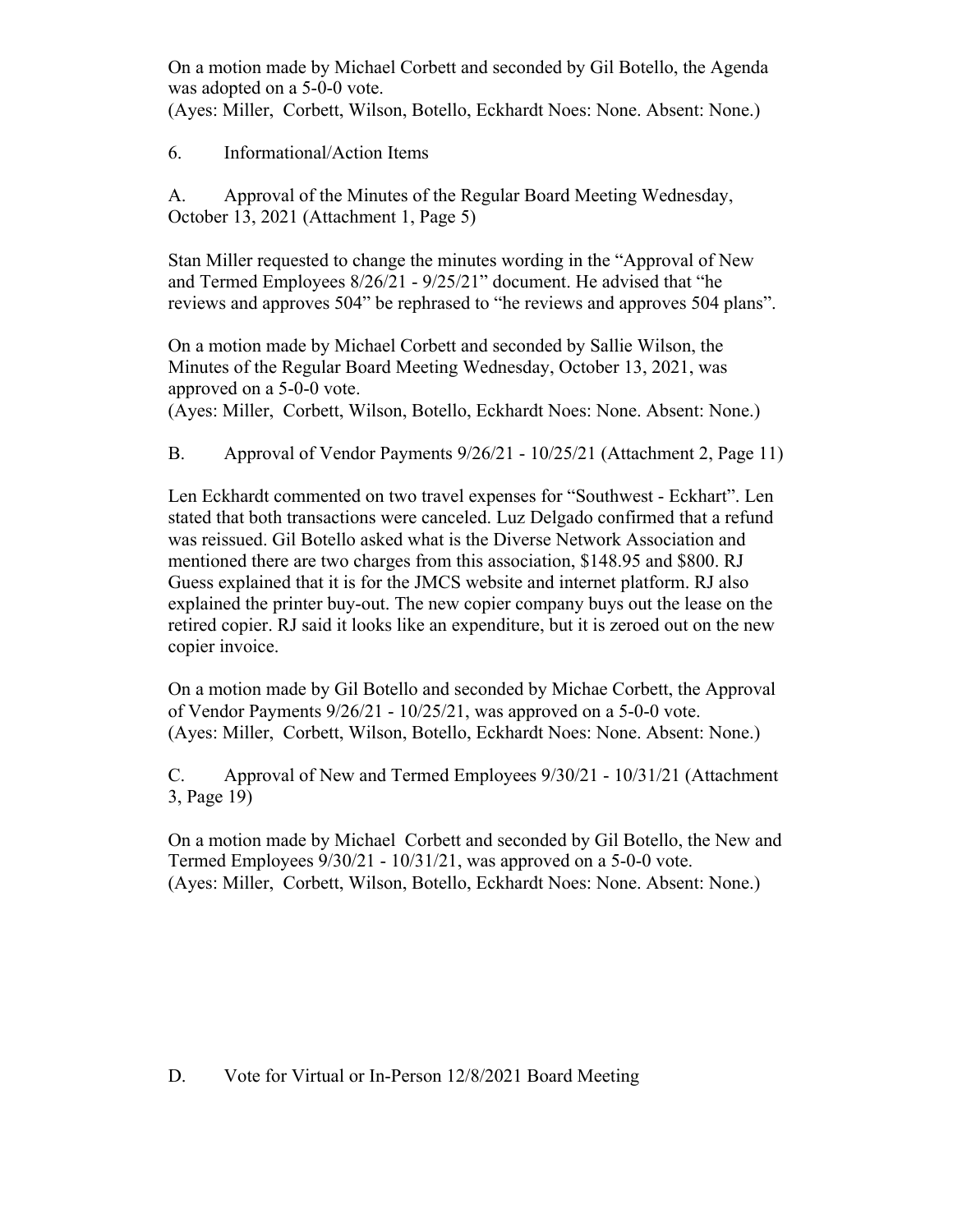Stan Miller reminds the board that a vote needs to be taken every month to determine the location of the following month's meeting. Michael Corbett suggests that the December board meeting be held virtually.

On a motion made by Michael Corbett and seconded by Gil Botello, the Vote for a Virtual Board meeting on 12/8/2021 Board Meeting was approved on a 5-0-0 vote.

(Ayes: Miller, Corbett, Wilson, Botello, Eckhardt Noes: None. Absent: None.)

E. Vision Statement Discussion and Possible Action (Attachment 4, Page 21)

Gil Botello and RJ Guess met to plan and develop the RFP the Vision and Statement process and retreat. Gil provided a plan outline from a retreat that he had previously been through. RJ has condensed the proposed plan to meet the needs of the board. The plan will require approximately 13 hours of work over three days with help of the consultant. Board Members will also be assigned homework during this time. They will be reviewing and revising documents. Stan Miller suggested a rephrasing of the estimated cost statement. Stan advised including "competitive bidding" as a replacement statement. Gil agrees with the new verbiage.

On a motion made by Michael Corbett and seconded by Len Eckhardt, the Vision Statement Discussion and Possible Action was approved on a 5-0-0 vote. (Ayes: Miller, Corbett, Wilson, Botello, Eckhardt Noes: None. Absent: None.)

F. Educator Effectiveness Block Grant Plan (Attachment 5, Page 25)

RJ Guess informed the board that this is a discussion item and no voting will be required. The Educator Effectiveness Block Grant is a total of \$138,860. RJ used the NCSOS Educator Effectiveness Block Grant Plan template as a reference to create the JMCS plan. RJ will review the template for grammar and formatting before submission. This grant will cover the induction costs for the teachers inducted with the Sacramento County Office of Education. The funding can also be used for professional development and the improvement of instructional plans. RJ is looking at purchasing licenses for Canvas, a program used in universities and colleges for student work. The grant will also be used to hire English Language and bilingual support.

7. Discussion Items

## A. JMCS Foundation Report

Gil Botello reported that the Foundation is focusing on a Giving Campaign this winter. Gil has taken the lead on developing ask letters. Gil will be targeting 5 fortune 500 companies in Southern California and will put together an ask packet with approved documents to present to companies. Gil has set a goal of fundraising \$5,000. Stan Miller discussed that companies have a deadline when it comes to giving donations; most deadlines are set for January and February. Gil is aware of the timeline and is working diligently to get packets out by then.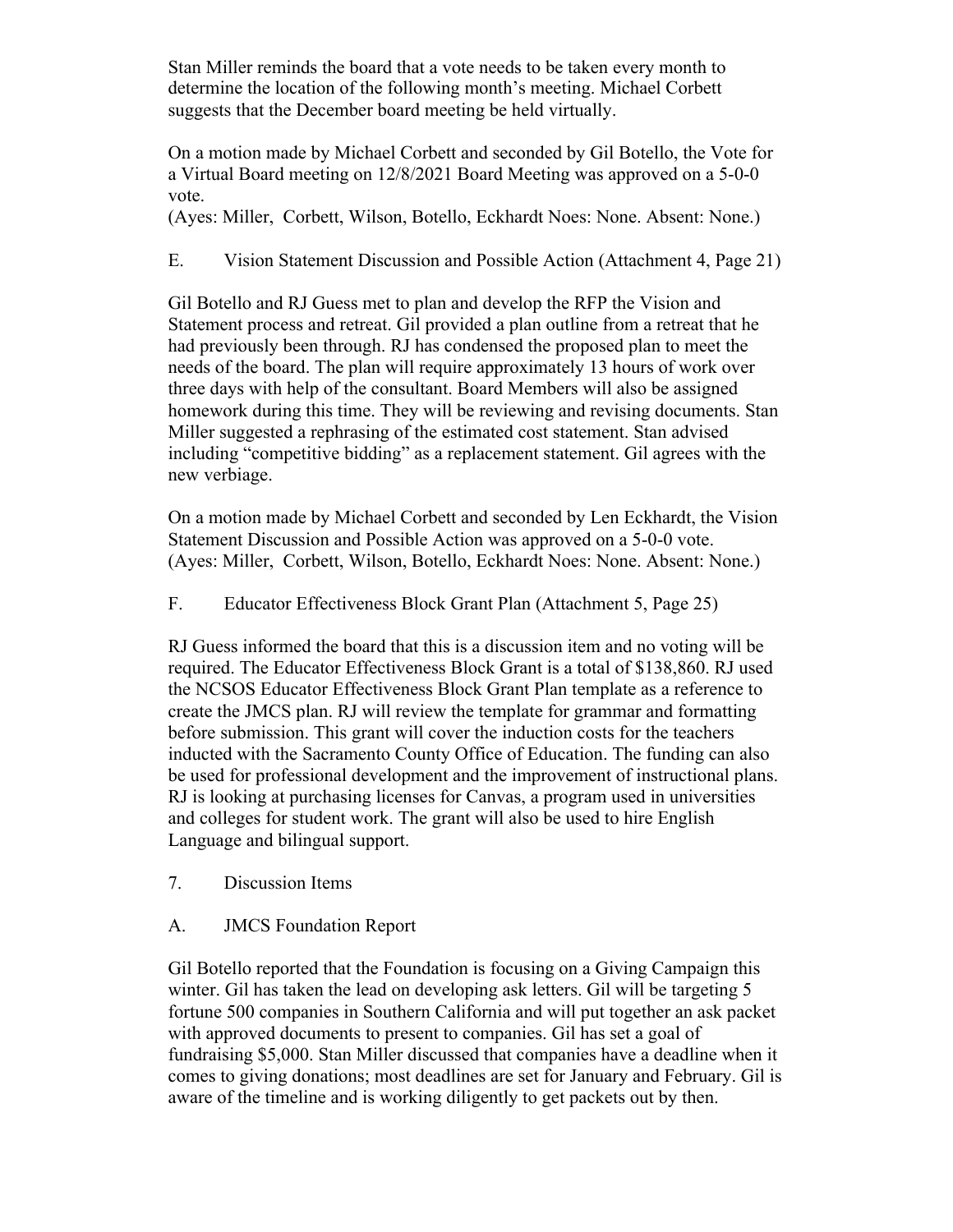## B. CEO's Report

RJ Guess presented to the board an overview of what has been going on at JMCS and in legislation.

Enrollment: Enrollment as of 11/09/21 is 418. We are projecting a P1 ADA of approximately 322. RJ is working with Rachael Navarette and Dawn McConnell on a series of scenarios that may be employed in 2022-2023 if enrollment and ADA remain low, all scenarios with ADA below 420 will result in FTE reductions at both the site and administrative levels. More information and precise scenarios will be presented at the December board meeting.

COVID and Vaccinations: JMCS staff continue to be proactive and timely in sending in negative COVID tests. Since the last board meeting, there has been very little additional information about vaccine mandates for students and staff. Under current law, requirements implemented through rulemaking must include medical and personal belief exceptions. Depending on federal actions, this requirement will likely become effective for students in grades 7th-12th on July 1, 2022.

Legislation and Hold Harmless Possibilities: The legislature is not in session, when they return they will discuss Hold Harmless baseline funding provisions for both districts and charter schools. RJ has been in touch with both charter school associations and representatives of CCSESA, ACSA, and CSBA. This issue is a priority for CCSA, CSDC, ACSA, CSBA, and CCSESA. There is speculation that finance will push for a charter growth cap as an essential component of a Hold-Harmless. RJ will keep the board updated with new information.

• Food Services Updates: JMCS continues to distribute shelf-stable meals daily to all students who would like one. Beginning in 2022-23 all schools must provide 2 meals to any pupil requesting one. Reimbursement is by the state for all schools participating in National School Lunch Program. RJ is investigating if JMCS will be required to provide a breakfast to all who request a meal in addition to a lunch.

8. Miscellaneous Information Items

A. Gil Botello was at a Logistic Conference, for the certification of Drone Piolets. They have entered into an MOU with the WIOA board. Gil had a conversation with the presenter to present to JMCS Students. He believes this can be an option for a career path. Michael Corbett agrees that this would make a good career pathway. Stan Miller requests Gil to look into it further.

B. Correspondence

None.

A. Schedule of Future Board Meetings

i. Wednesday, December 8, 2021, 10 a.m. Sacramento Regional Conservation, Corps 6101 27th Street Sacramento, CA 95822 or virtual pending board approval.